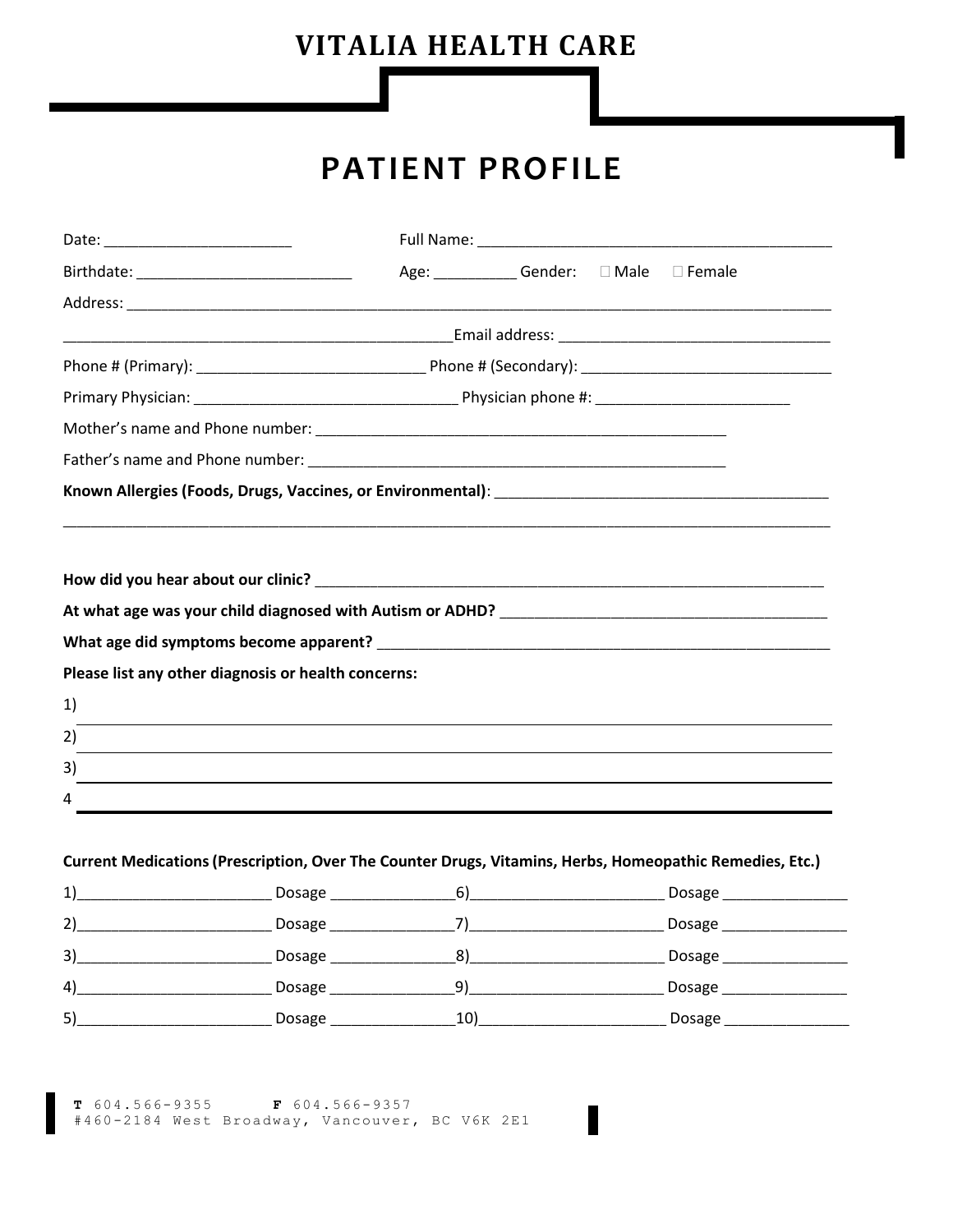#### **Hospitalization (when, for what, and how long)**:

| Development:                         |                                                                                   |
|--------------------------------------|-----------------------------------------------------------------------------------|
|                                      |                                                                                   |
|                                      | Did your child's speech regress? _______________ If yes, what age? ______________ |
|                                      |                                                                                   |
| <b>DIET</b>                          |                                                                                   |
| Describe your child's average meals: |                                                                                   |
|                                      |                                                                                   |
|                                      |                                                                                   |
|                                      |                                                                                   |
|                                      |                                                                                   |
|                                      |                                                                                   |
|                                      |                                                                                   |
| Is child a picky eater? Y            | <sub>N</sub>                                                                      |
|                                      |                                                                                   |
|                                      | Does your child have difficulty sleeping?□ Daily □ Often □ Sometimes □ Never      |
| <b>FAMILY HISTORY</b>                |                                                                                   |

Do you have any other children with Autism or ADHD? \_\_\_\_\_\_\_\_\_\_\_\_\_\_\_\_\_\_\_\_\_\_\_\_\_\_\_\_

#### **REVIEW OF SYSTEMS**

For each of the following symptoms/illnesses, please circle the appropriate letter or fill in the information. **Y = Presently Have P = Had In The Past N = Never Had**

| General              |  |   |
|----------------------|--|---|
| Allergies            |  | N |
| <b>Night Sweat</b>   |  | N |
| Weakness or lethargy |  | N |

**T** 604.566-9355 **F** 604.566-9357 #460-2184 West Broadway, Vancouver, BC V6K 2E1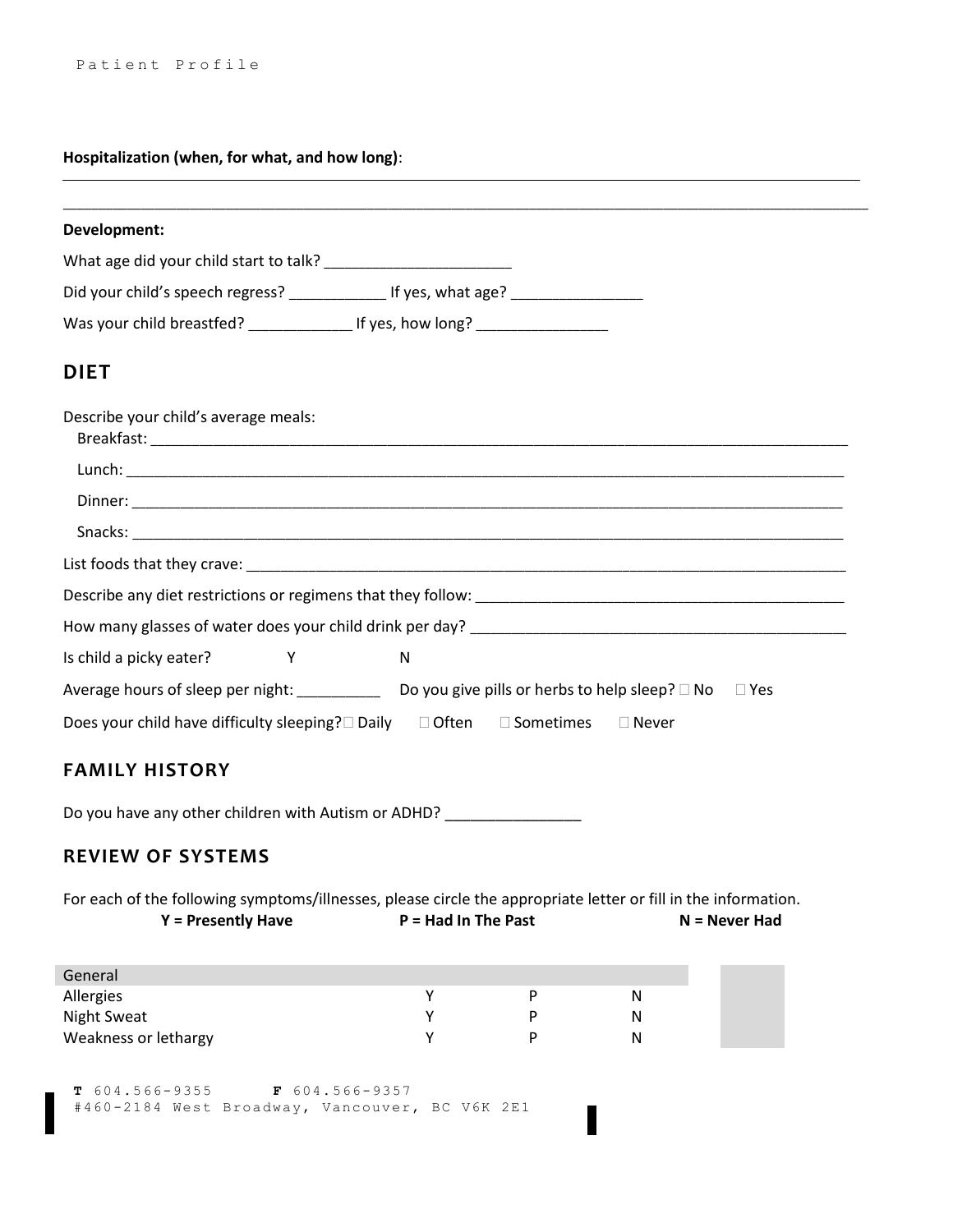| Gastrointestinal                        |   |   |           |               |
|-----------------------------------------|---|---|-----------|---------------|
| <b>Bad breath</b>                       | Υ | P | N         |               |
| Loose stool                             | Υ | P | N         |               |
| Too much gas                            | Υ | P | N         |               |
| Abdominal pain                          | Υ | P | N         |               |
| Fatty food intolerance                  | Υ | P | N         |               |
| Constipation                            | Υ | Ρ | N         |               |
| Diarrhea                                | Υ | P | N         |               |
| Understanding/Awareness                 |   |   |           |               |
| Limited understanding                   | Υ | P | N         |               |
| <b>Follows commands</b>                 | Υ | Ρ | N         |               |
| Normal understanding for age            | Υ | P | N         |               |
| <b>Play Skills</b>                      |   |   |           |               |
| Appropriate for age                     | Υ | P | N         |               |
| Repetitive                              | Υ | Ρ | N         |               |
| Pretend/Imaginative play                | Υ | P | N         |               |
| <b>Motor Skills</b>                     |   |   |           |               |
| Delayed gross motor (climbing, running) | Υ | P | N         |               |
| Delayed fine motor (writing)            | Υ | P | N         |               |
| Uncoordinated/clumsy                    | Υ | P | N         |               |
| Toe walking                             | Υ | P | N         |               |
|                                         |   |   |           |               |
| <b>Growth Delays</b>                    | Υ | P | N         |               |
| <b>Frequent Infections</b>              | Υ | P | N         | <b>Se</b>     |
| Hypothyroidism                          | Υ | P | N         |               |
|                                         |   |   |           |               |
| Muscle weakness                         | Υ | P | N         |               |
| Poor endurance                          | Υ | P | N         | <b>COQ</b>    |
| Low muscles tone                        | Υ | P | N         |               |
| Low energy                              | Υ | P | N         |               |
|                                         |   |   |           |               |
| Fatigue                                 | Υ | P | N         |               |
| Poor endurance                          | Υ | P | N         |               |
| Difficulty warming up                   | Υ | Ρ | N         |               |
| Craves salt                             | Υ | P | N         | Fe            |
| Spoon-shaped nails                      | Υ | P | ${\sf N}$ |               |
| Lower IQ                                | Υ | P | ${\sf N}$ |               |
| Pale Skin                               | Υ | P | ${\sf N}$ |               |
|                                         |   |   |           |               |
| Depression                              | Υ | P | ${\sf N}$ |               |
| <b>Weakness and Fatigue</b>             | Υ | P | ${\sf N}$ |               |
| Irritability                            | Υ | P | ${\sf N}$ | <b>Folate</b> |
| Headaches                               | Υ | P | ${\sf N}$ |               |

 $\blacksquare$ 

**T** 604.566-9355 **F** 604.566-9357

#460-2184 West Broadway, Vancouver, BC V6K 2E1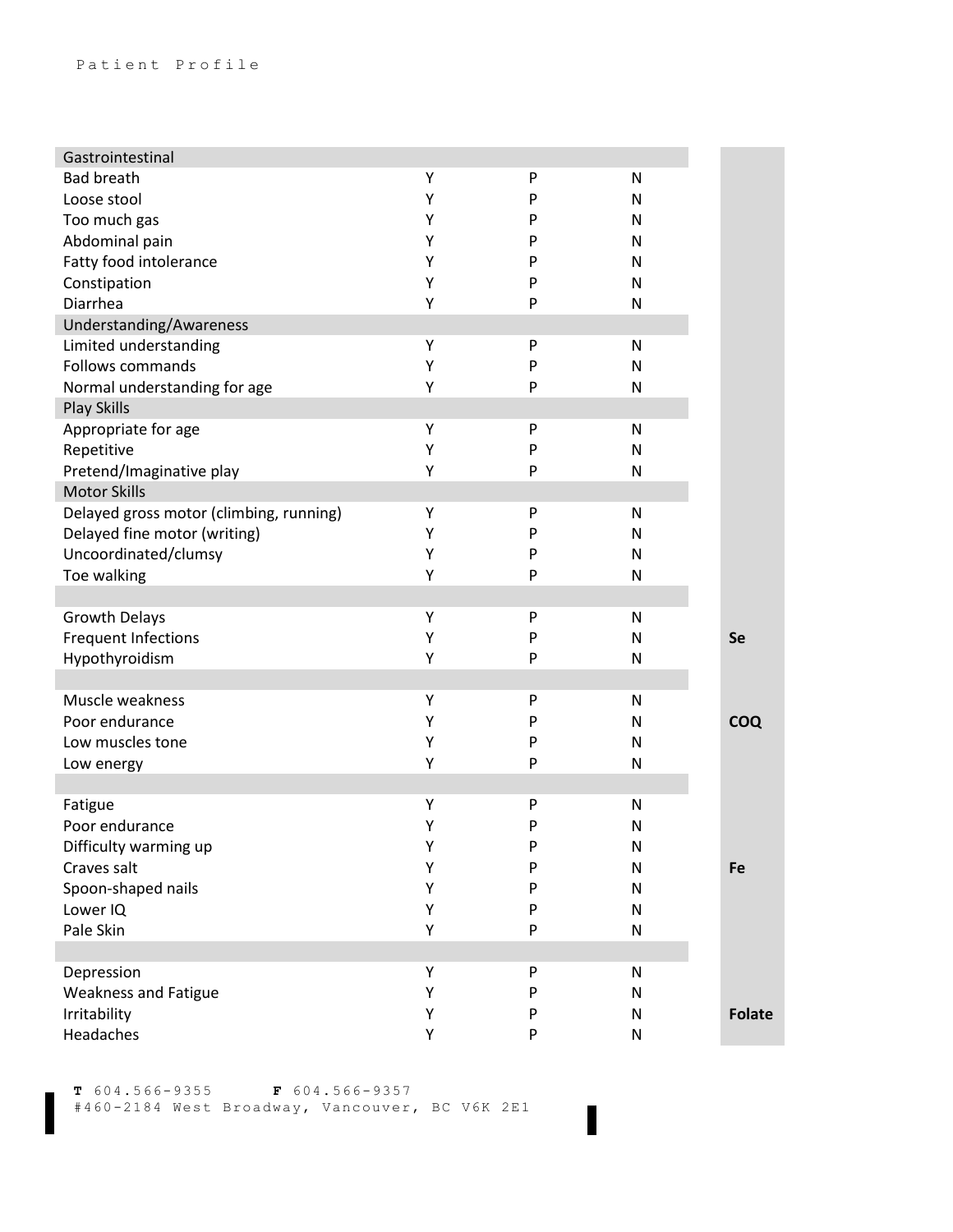| Low infant birth weight                  | Υ | P | N |               |
|------------------------------------------|---|---|---|---------------|
| Preterm delivery                         | Υ | P | N |               |
|                                          |   |   |   |               |
| Poor growth                              | Υ | P | N |               |
| Low IQ                                   | Υ | P | Ν |               |
|                                          |   |   |   |               |
| Red swollen tongue                       | Υ | P | N |               |
| Cracks on side of tongue                 | Υ | P | Ν | <b>B6</b>     |
| dandruff                                 | Υ | P | N |               |
| eczema                                   | Υ | P | N |               |
| Microcytic anemia                        | Υ | P | N |               |
|                                          |   |   |   |               |
| Mood/behavioral problems                 | Υ | P | N |               |
| Anxiety                                  | Υ | P | N |               |
| Teeth grinding                           | Υ | P | Ν |               |
| Aggression                               | Υ | P | N |               |
|                                          |   |   |   |               |
| Hyperactivity                            | Υ | P | N |               |
| Poor endurance                           | Υ | P | N | <b>Mg</b>     |
| Stimming                                 | Υ | P | N |               |
| Constipation                             | Υ | P | N |               |
| Poor memory                              | Υ | P | Ν |               |
| Learning problems                        | Υ | P | N |               |
| Sound/light sensitivity                  | Υ | P | N |               |
|                                          |   |   |   |               |
| <b>Dermatitis</b>                        | Υ | P | N |               |
| Eczema                                   | Υ | P | N |               |
|                                          |   |   |   |               |
| Dandruff                                 | Υ | P | N |               |
| Thrush                                   | Υ | P | N | <b>Fungal</b> |
| Cradle cap                               | Υ | P | N | <b>Biotin</b> |
| Red cheeks                               | Υ | P | N |               |
| Silly, goofy behavior                    | Υ | P | N |               |
| Toe-walking                              | Υ | P | Ν |               |
| Poor growth of hair                      | Υ | P | N |               |
|                                          |   |   |   |               |
| <b>Bloated abdomen</b>                   | Υ | P | N |               |
| Gas                                      | Υ | P | N |               |
| Reflux                                   | Υ | P |   | <b>ProBio</b> |
|                                          |   |   | N |               |
| Diarrhea                                 | Υ | P | N |               |
| History of infections (ear, colds)       | Υ | P | N |               |
|                                          |   |   |   |               |
| Scaly skin                               | Υ | P | N |               |
| Dry eyes                                 | Υ | P | N |               |
| Vision problems                          | Υ | P | N |               |
| Picky appetite especially for vegetables | Υ | P | N |               |
|                                          |   |   |   |               |

**T** 604.566-9355 **F** 604.566-9357 #460-2184 West Broadway, Vancouver, BC V6K 2E1